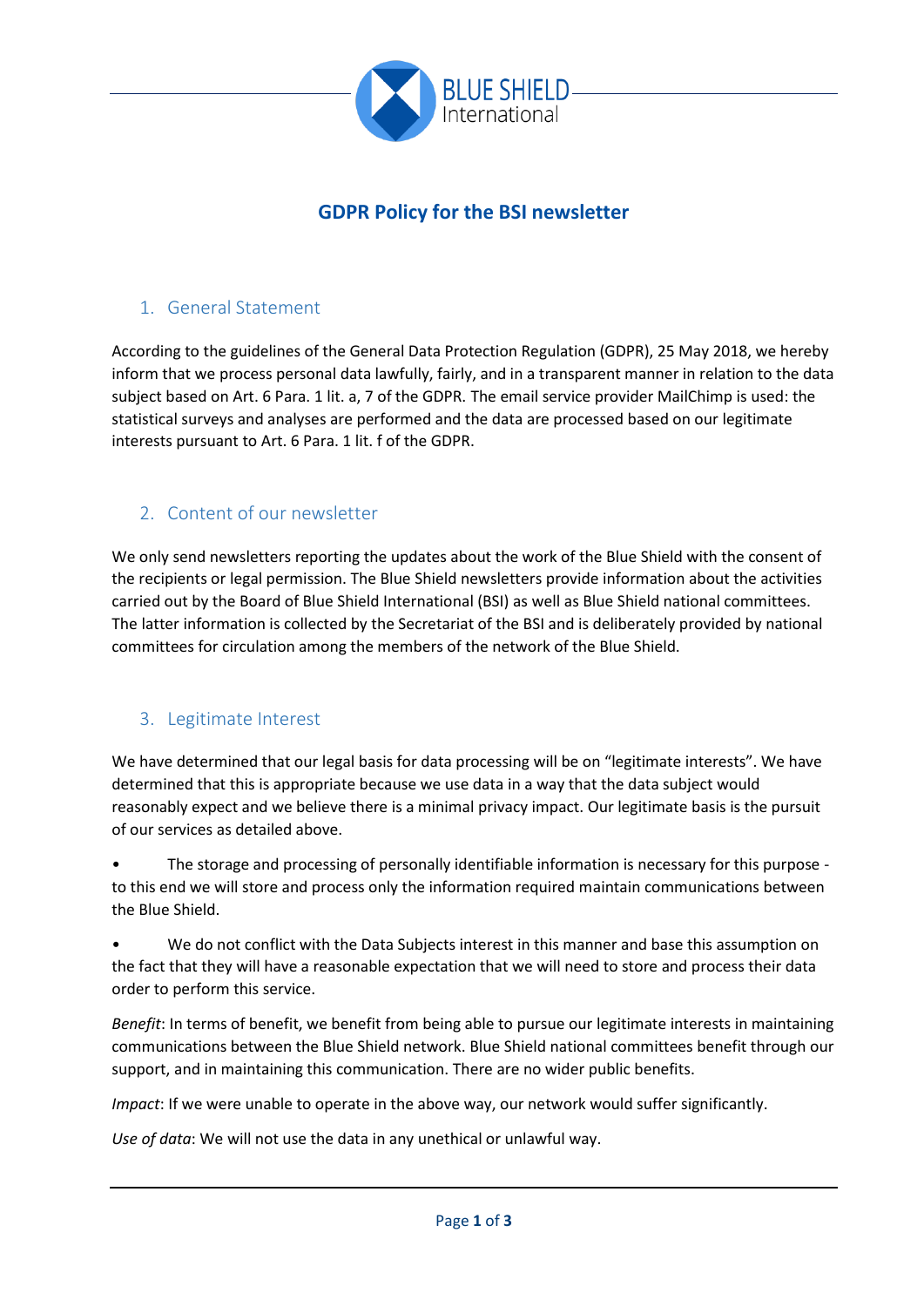*Necessity*: The processing furthers the interests of the Blue Shield Board, and the interests of Blue Shield committees. The processing of data and the matching of candidates to receive the newsletter (i.e. those response for national committee communications) is reasonable and fair. There is no way that we can best serve national committee interests by collecting less data or operating in a less intrusive way.

*Possible impacts*: As far as the storage and processing of personal information is concerned we do not believe there is any possible impact on the Data Subject because of the storage.

## 4. Opt-in and storage of the data

In 2018, national committees were contacted to inform them a regular newsletter was being prepared to allow them to opt out before it was sent. On the 20<sup>th</sup> December 2018, an email was sent to the board of BSI and members of national committees to allow them to opt-out of our mailing list.

Personal information (first name, surname, committee position, name of the national committee of the Blue Shield, and email address) is stored in a password protected file and is accessible only by the Secretary and Secretariat of the Blue Shield. These details will not be shared with any third parties without people's explicit consent.

The newsletter is dispatched by "MailChimp", a newsletter distribution platform of the US provider Rocket Science Group, LLC, 675 Ponce De Leon Ave NE #5000, Atlanta, GA 30308, USA.

The email addresses of our newsletter recipients and their further details described above are stored on the MailChimp servers in the USA. MailChimp uses this information to send the newsletters and provide evaluation/use data on our behalf. MailChimp can, by its own admission, also use this data to enhance or improve its own services, e.g. to technically enhance the dispatch procedure and display of the newsletter, or for commercial purposes to be able to determine which countries the recipients are from. However, MailChimp will not use the data of our newsletter recipients to contact them itself or forward it to third parties. We trust the reliability, IT security and data security of MailChimp. MailChimp is certified under the US-EU data privacy agreement ["Privacy Shield"](https://www.privacyshield.gov/participant?id=a2zt0000000TO6hAAG) and agrees to comply with the EU data privacy guidelines. We have also concluded a ["Data Processing Agreement"](https://mailchimp.com/legal/forms/data-processing-agreement/) with MailChimp. This is an agreement in which MailChimp is obligated to protect the data of our users, to process it in accordance with its privacy policy on our behalf and must not forward this information to third parties. You can view the [MailChimp privacy policy here.](https://mailchimp.com/legal/privacy/)

Mailchimp reserves the right to view, copy, and internally distribute Content from our Campaigns and account to create algorithms and programs ("Tools") that help them spot problem accounts and improve the Service. They use these Tools to find Members who violate these Terms or laws and to study data internally to make the Service smarter and create better experiences for Members and their contacts.

Our emails contain a "web beacon", i.e. a pixel-size file that is retrieved from the MailChimp server when opening emails. This involves the retrieval of technical information such as information on the browser and your system, as well as your IP address and the time of retrieval. This information is used to make technical improvements to services based on technical data or the target groups and their reading behaviour based on their retrieval locations (that can be determined with the IP address) or access times.

The statistical surveys also involve determining whether the newsletters are opened, when they are opened and which links are clicked on. This information may be assigned to individual newsletter